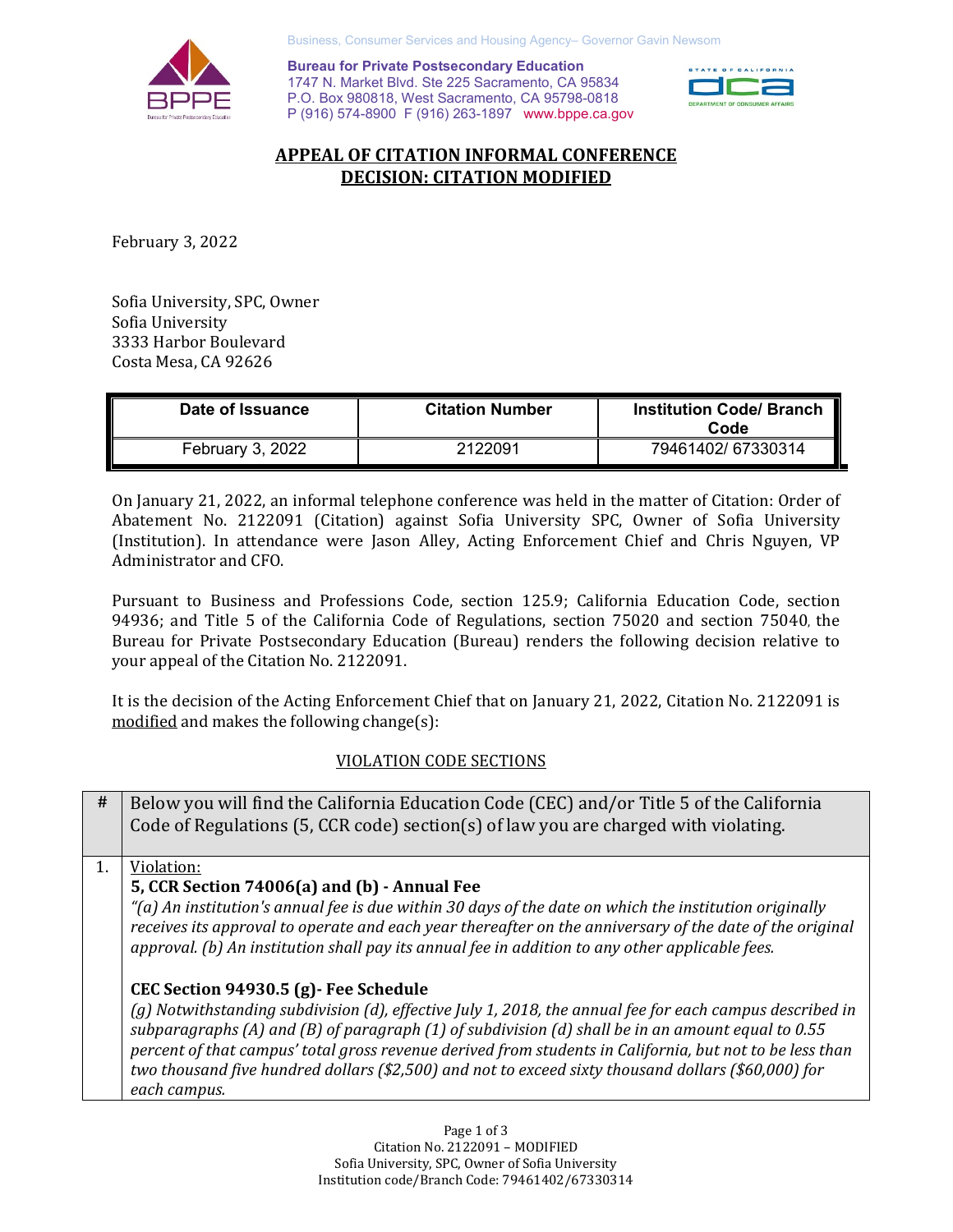## **CEC Section 94931(b)– Late Payment**

*"(b) A fee that is not paid on or before the 90th calendar day after the due date for payment of the fee shall be subject to a 35 percent late payment penalty fee."* 

The Institution has failed to pay its annual fee for calendar year 2019 for the branch location.

On June 4, 2019, the Institution was notified, Invoice # 900342108, via mail at, 1069 East Meadow Circle, Palo Alto, CA 94303, stating that the annual fee for calendar year 2019 was due on July 1, 2019.

On August 15, 2019, the Institution was notified, Invoice # 900343984, via mail at, 1069 East Meadow Circle, Palo Alto, CA 94303, stating that the annual fee for calendar year 2019 was due on July 1, 2019.

On October15, 2019, the Institution was notified, Invoice # 900343984, via mail at, 1069 East Meadow Circle, Palo Alto, CA 94303, stating that the annual fee for calendar year 2019 was due on July 1, 2019.

As of November 24, 2021, the Bureau has not received the annual fee from the Institution for the branch location.

**Order of Abatement:** The Bureau orders the Institution to submit its annual fees for calendar year 2019 for the branch location in accordance with 5, CCR section 74006(a)(b) and CEC section  $94930.5(g)$ . In addition, the Institution must pay all late payment penalty fees.

Reason for modification: New substantive facts were presented at the conference.

## **New Order of Abatement:**

The Bureau orders the Institution to submit its annual fees for calendar year 2019 for the branch location in accordance with 5, CCR section 74006(a)(b) and CEC section 94930.5(g).

## **Assessment of Fine:**

The fine for this violation is \$00.00

# **TOTAL MODIFIED ADMINISTRATIVE FINE DUE: \$00.00**

### ORDER OF ABATEMENT

**The Bureau orders that you comply with the orders described in the 'Violation Code Sections' of this document and submit evidence of compliance within 30 days from the date of this decision.**

## APPEAL OF CITATION

You *do not* have the right to request another Informal Conference to appeal this modified Citation. If you did not initially request an Administrative Hearing within 30 days from when the original citation was issued, you can no longer request one.